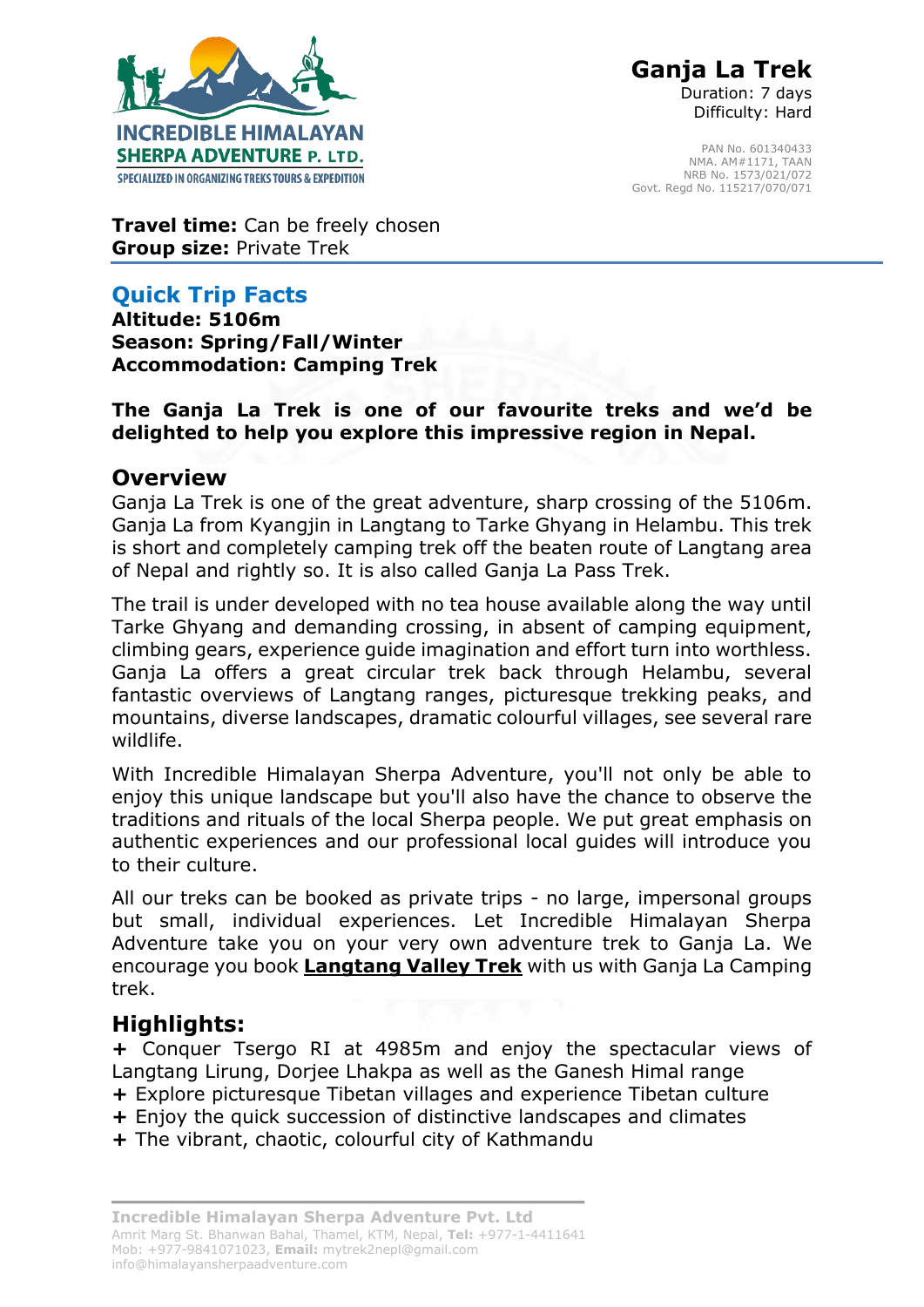- **+** Village trail through Oak, rhodendront forest
- **+** Frequent ups and downs in trekking

### **Suggested Itinerary:**

#### **Day 01; Cross the Lantang Khola, steep climb along the ridge and gentle trail reach to Ngegang (4000m), 5-6hr walk**

From Kyangjin Gompa (3870m), we retrace the trail towards Langtang village and take the left fork, which drops down to the river and a small wooden bridge. We have a small but obvious trail climb through birch and rhododendron forest to simple teahouses and a good campsite, Ngegang Kharka (4430m). Continue climbing, staying on the west bank of a watercourse, across steep ground until we reach the base of moraine deposited by the glacier about, and a potential campsite.

[Included meals: Breakfast+Lunch+Dinner]

Overnight at tent

**Day 02; Climbing steeply towards the pass, descends through the basin on an indistinct trail to reach Keldang (4270m), 6-7hr walk**

We trek continues south, following streams, moraines, and climbing steeply towards the pass(5107m). Ganja La itself is flanked by pinnacles that mountaineers call gendarmes and is topped by prayer flags, and a large cairn of rocks. The views to the north from the pass, of Langtang Lirung and the peaks in Tibet, including Shisha Pangma at 8013m, are outstanding. On a clear day, there are also views of ranges to the south. After that, we descends through the basin on an indistinct trail, marked occasionally by rock cairns, to the headwaters of the Yangri Khola 4400m. Then we enters the steep Yangri Khola Valley and drops quickly down a rough scree slope to the stream. Following the stream for some distance through grassy meadows, we reach a few roofless goths at Keldang, at about 4270m.

[Included meals: Breakfast+Lunch+Dinner] Overnight at tent

### **Day 03; Trek to Dukpu (4080m), 6-7hr walk**

We descend along a ridge, making many ups and downs, and head down the valley but stays high above the river. The total altitude changes is deceptive on this leg, as there are hours of ups and downs. Finally meeting the ridge itself, then we follow the ridge line to the small summer settlement of Dukpu 4080m.

[Included meals: Breakfast+Lunch+Dinner] Overnight at tent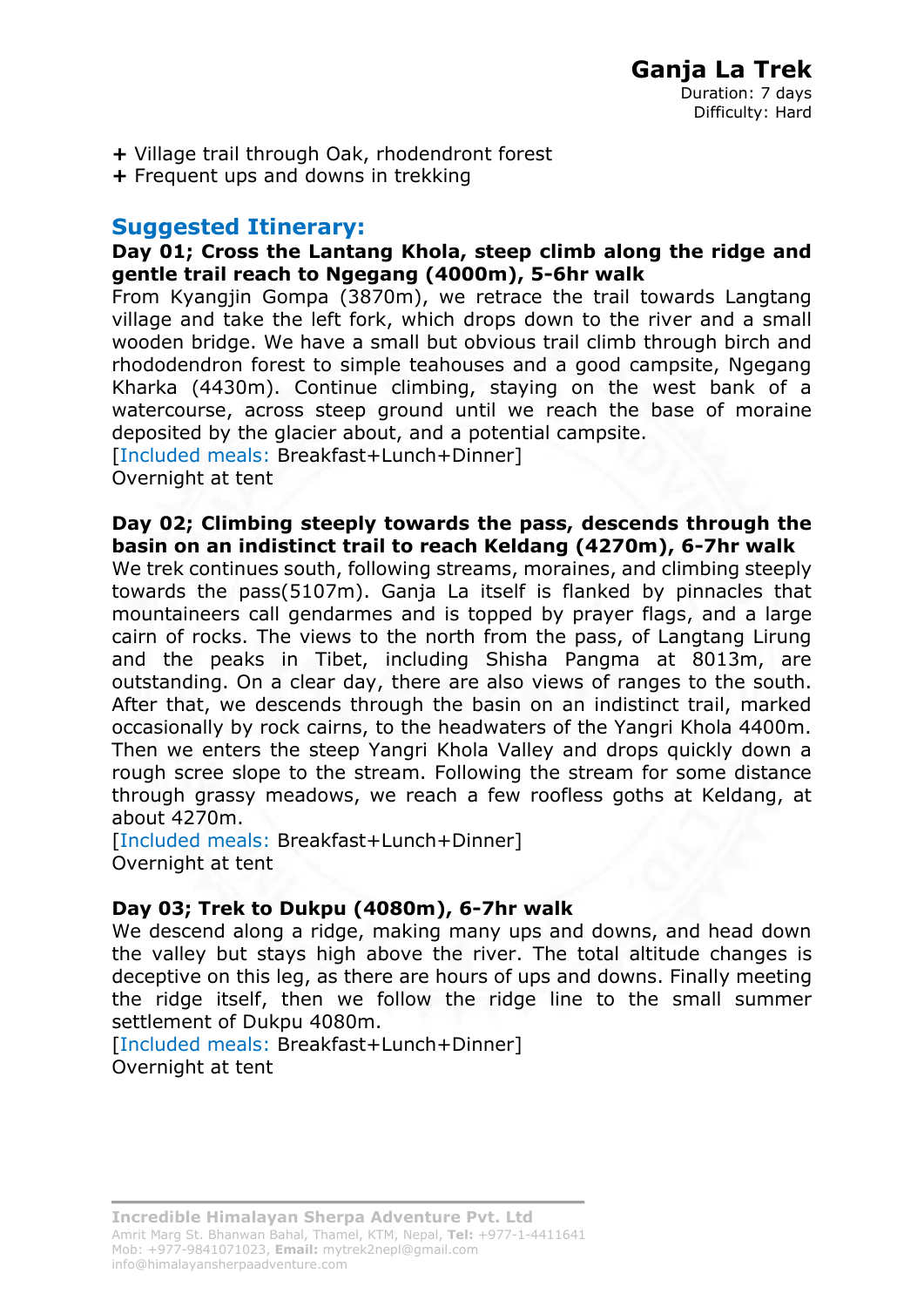Duration: 7 days Difficulty: Hard

#### **Day 04; Descend down the ridge, ascend to the pass at 4020m and again descend through several permanent settlements to reach Tarke Ghyang (2590m), 6-7hr walk**

We descend further along the ridge, then makes a 180m climb to a pass at 4020m. The pass offers a commanding view of the Himalaya, from Dorjee Lkapa east almost to Everest, and a panorama of the first part of the Everest trek, as far as the peak of Numbur in the Khumbu. After that we descend through pine and rhododendron forests past tiny herder's settlements to ridge high above Tarke Gyang. We then drop steeply to Gekye Gompa (3020m), a small monastic community and the first permanent settlement since Kyanjin Gompa. Eventually, we continue steep plunge to the large Sherpa village of Tarke Ghyang (2590m).

[Included meals: Breakfast+Lunch+Dinner]

Overnight at teahouse

#### **Day 05; Trek down through the valley, pass the forest and number of stream to reach Sermothang (2590m), 4-5hr walk**

We trek down to the wide valley of Ganyul (2520m), Passing the valley lead us to the trail which drops over a ridge but soon starts climbing up through the deep forests and cross a number of stream on the way to crest at 2620m. We follow the trail which lead towards the Gompa at Chumnik, before another gentle climb leads us to the village of Sermothang (2590m). [Included meals: Breakfast+Lunch+Dinner]

Overnight at teahouse

#### **Day 06; Drive to Kathmandu(1350m), 5-6hr drive(36.6km)**

Journey begin with descend by local(sharing) bus to Kathmandu. Several hours drive on narrow off road bring us to Melamchi Baazar. From here our journey turn into more comfort as compare to Melamchi.

[Included meals: Breakfast+Lunch]

Overnight at hotel

#### **Day 07; Departure from Kathmandu**

A representative of IHSA will drop off you at the airport by private vehicle [Included: Breakfast]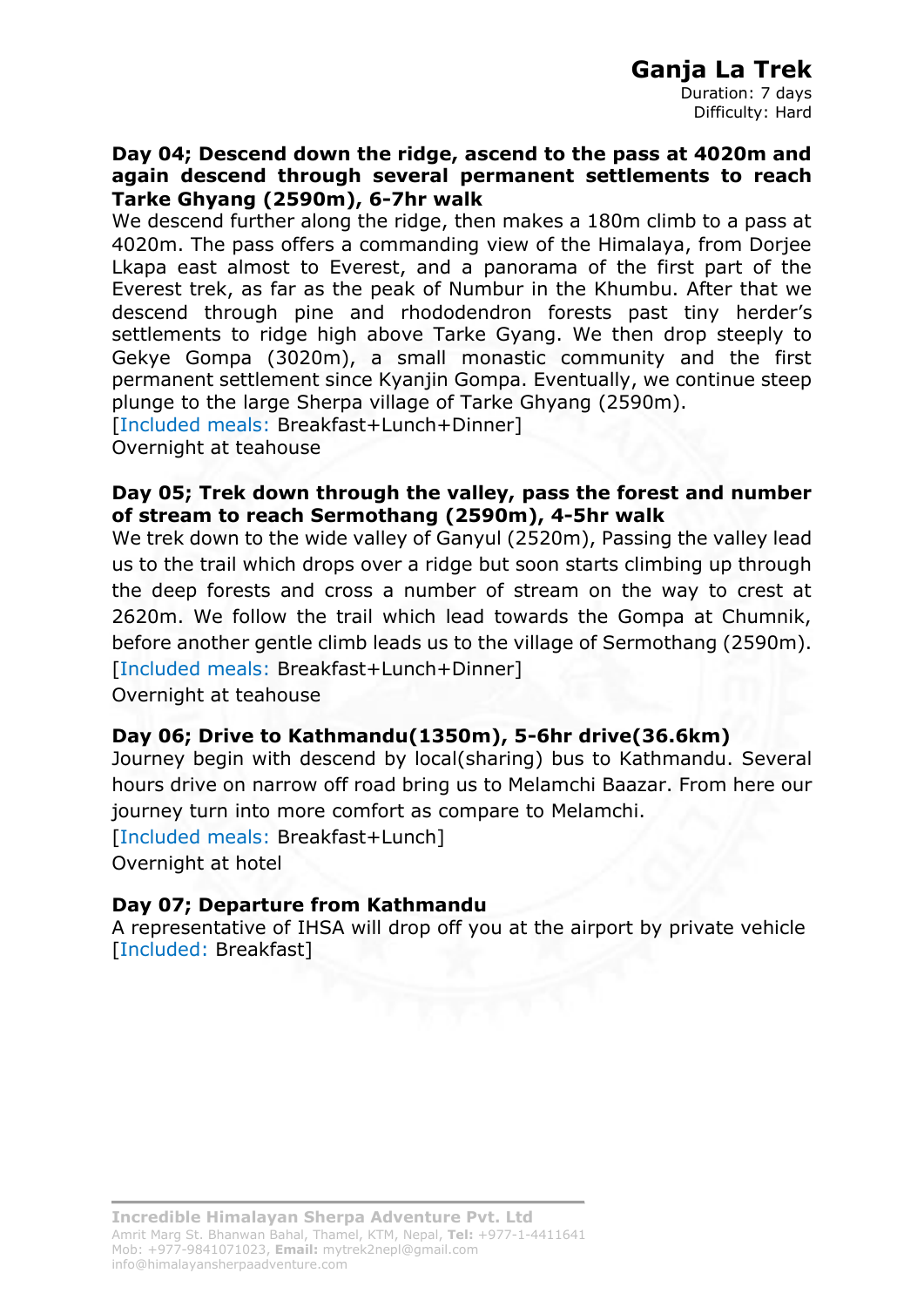# **Altitude Profile**



**We offer two packages:** Basic and comfort. The basic package takes care of your trek while for the comfort package we also organize your stay in Kathmandu including some plentiful sightseeing. Both can be flexibly adjusted to your requirements.

## **Package:**

- **+** 7 days Ganja La Trek
- **+** Full Camping Services
- **+** Food throughout the trip
- **+** Airport pick up & drop off personally. For details see below.

**Price: USD 585** per person with group size of 2

## **Group Discount:**

There is a further discount for larger groups. Please **contacts us** for details.

## **Trek Duration:**

Standard itinerary – 7 days. Can be shortened or extended depending on time and fitness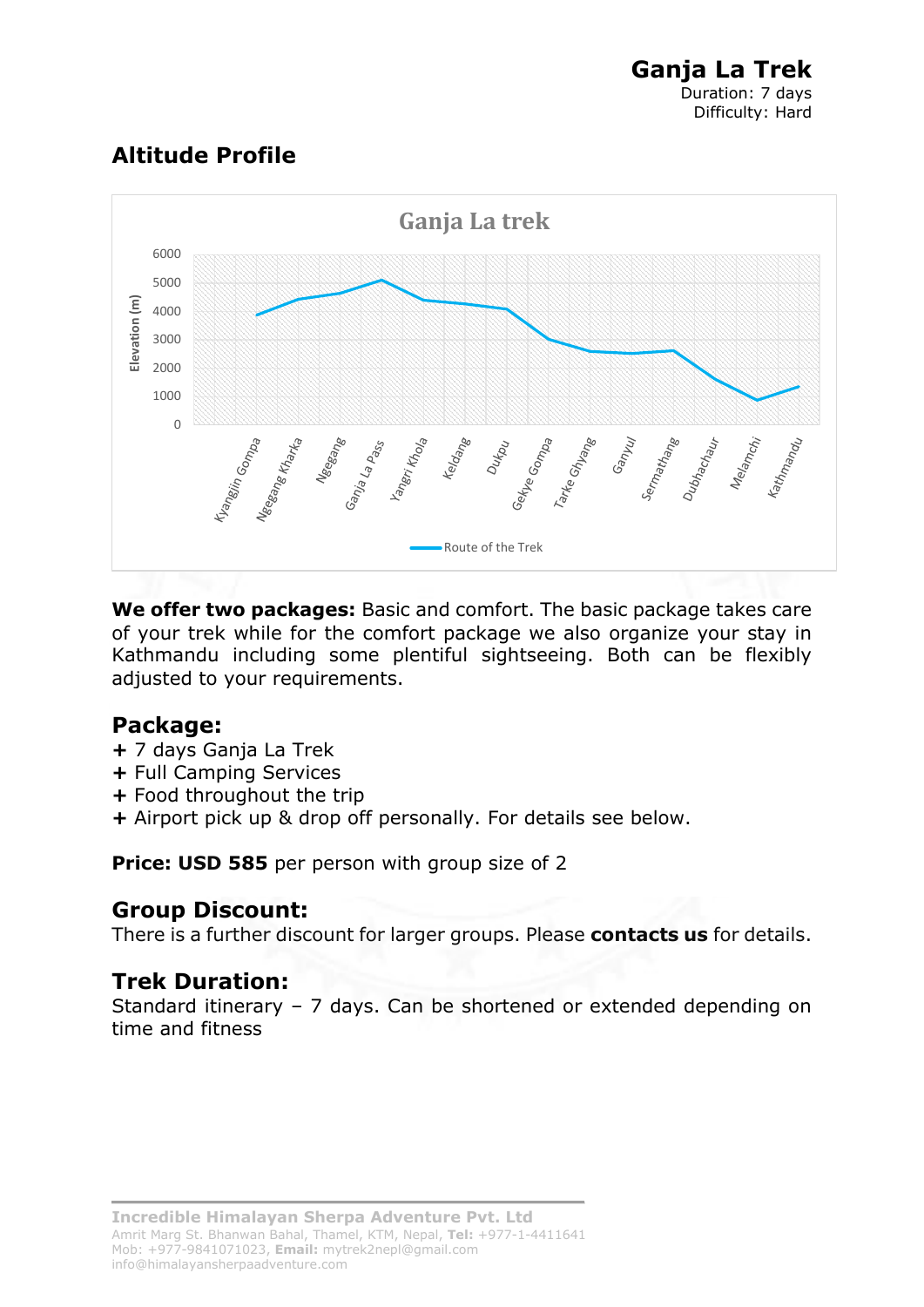**Ganja La Trek**

*Duration: 7 days* **Difficulty: Hard** 

| <b>Includes:</b><br>+ All airport transfers. We'll pick you<br>up personally                                         | <b>Excludes:</b><br>- International Airfare to and from<br>your country                                                                                                            |
|----------------------------------------------------------------------------------------------------------------------|------------------------------------------------------------------------------------------------------------------------------------------------------------------------------------|
| + Private climbing with an English<br>speaking Mountain Guide                                                        | - Nepal Visa fee for on arrival entry<br>visa (US\$ 25 or equivalent for 15<br>days, US\$ 40 for 30 days & US\$ 100<br>for 90 days. You also require 2<br>passport sized photos)   |
| + Full board meals<br>(Breakfast+Lunch+Dinner) during the<br>trip                                                    |                                                                                                                                                                                    |
| + Accommodation during the trek in<br>tent                                                                           | - Travel & Health Insurance [needs to<br>cover Emergency Helicopter Rescue at<br>altitude]                                                                                         |
| + All trekking permits & TIMS card                                                                                   | - Lunch & Dinner in Kathmandu                                                                                                                                                      |
| + First Aid kit                                                                                                      | - Any alcoholic beverages, cold drinks<br>and boiled mineral water as well as<br>snacks, deserts etc. during the trek<br>- Tips for Guide & Porter (not<br>mandatory but expected) |
| + Camping crew (cook, Kitchen boys,<br>Sherpa, number of porters)                                                    |                                                                                                                                                                                    |
| + Group equipment                                                                                                    |                                                                                                                                                                                    |
| + All Kitchen items and great meals<br>(coffee/chocolates/M Tea/B<br>Tea/Lemon Tea/Green Tea/Masala<br>Tea Mint Tea) | - Hot shower, battery charges<br>(available at extra cost in lodges,<br>sometimes free)                                                                                            |
| + All Camping Equipment required<br>during the trek, sleeping<br>tents/mattresses, kitchen tent                      | - Unforeseen expenses not under our<br>control such as flight cancellations or<br>delays, weather related issues, illness<br>during the trek, rescue costs etc.                    |
| + Hot bucket shower                                                                                                  | - Any other costs not specifically<br>included. Please feel free to ask if in<br>doubt.                                                                                            |
| + Supplementary climbing oxygen,<br>mask and regulator                                                               |                                                                                                                                                                                    |
| + Medical & accidental insurances of<br>crew                                                                         |                                                                                                                                                                                    |
| + Climbing rope, Snow bars                                                                                           |                                                                                                                                                                                    |
| + High Altitude<br><b>Bonus</b>                                                                                      |                                                                                                                                                                                    |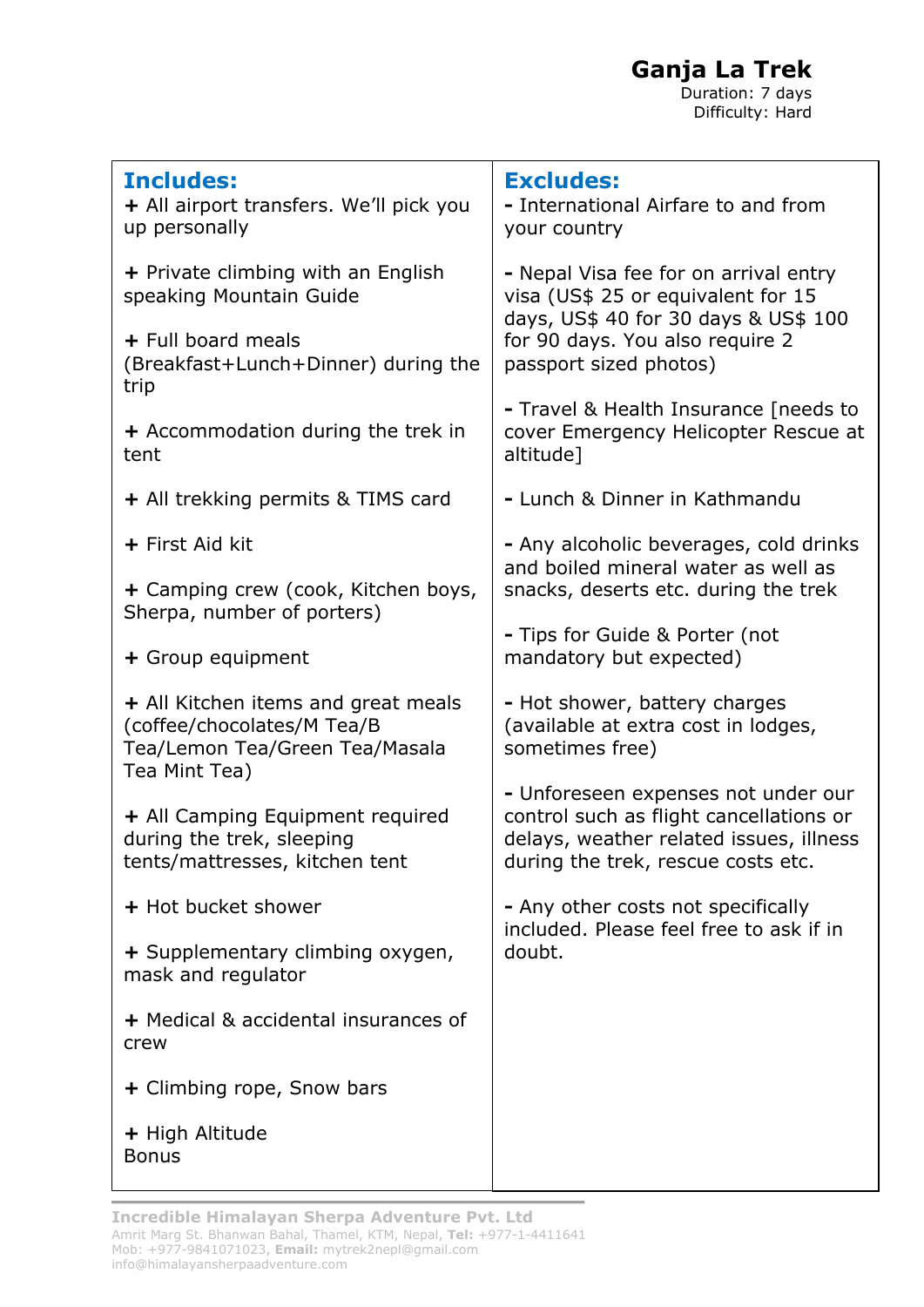# **Additional Options:**

### **+ Private Jeep(210 USD for Sermothang to Kathmandu]**

For a more comfortable ride from Sermothang to Kathmandu.

# **Trip Related Information**

**Trekking Day;** Our trekking itineraries are designed to be challenging, but not exhausting. The day starts with a comfortable breakfast at the teahouse after getting the baggage ready (as porters often set off early). We tend to set-off just in time to enjoy the morning sun. At noon we stop for a lunch break and relax a bit before the final bit of trekking for the day. The afternoon sections tend to be shorter and we aim to arrive at the destination by 3pm. This leaves some time for local explorations or simply a game of cards at the lodge. Dinner is generally around 6.30PM at the lodge.

**Trekking Guides;** The trekking guide is in charge of the trek and responsible for looking after you. You can address the guide regarding all problems, concerns and questions. All our guides are professionally trained and will be happy to answer any questions or deal with any issues. Communication is usually not an issue but remember they are local guides and their English proficiency can sometimes be limited outside of trekrelated topics.

**Accommodation;** Throughout the trek you will be accommodated in lodges and teahouses with the usual basic standard you can expect in the mountains. Rooms may be twin or multi share with some basic shared toilet facilities (rooms with en-suite bathrooms are available in some of the lodges but this is rare). Hot showers are available in some places (charges apply).

**Food;** On the trail, meals are available in tea houses and lodges. The choice can be limited due to their remoteness. Expect simple but tasty meals – we also encourage you to opt for the local options. On top of that you may want to buy plenty of snacks before leaving Kathmandu as your body burns plenty of calories on the trail, especially at altitude. Healthy cereal bars are a good (and not too heavy) choice.

**Your luggage;** Your daypack should contain everything you need during the day but keep it as light as possible. Examples: water, some warm clothing, your camera, sunscreen, etc. Note that luggage you hand the porters might not be available to you during the day as they sometimes set their own pace.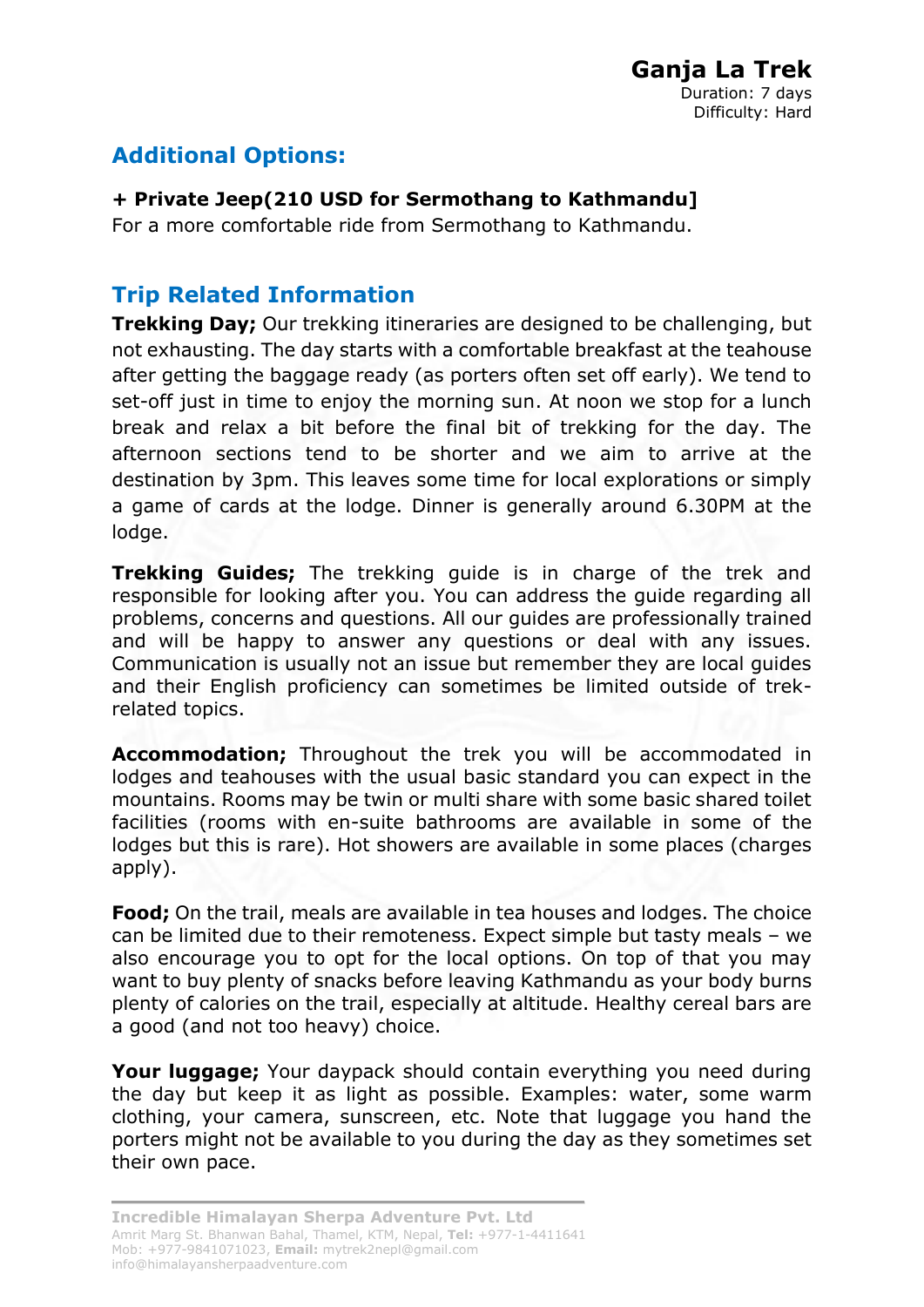**Money and Tipping;** It is best to bring a mixture of cash and traveler's checks in a major currency [some currencies are not convertible to NPR]. USD, GBP, CAD, EUR, and AUD are generally fine. Ensure you have also small denominations. As a guideline for baseline spending money we suggest USD 8 - 10 per meal in Kathmandu / Pokhara and USD 30 – 35 per day whilst trekking in the Annapurna region (if you drink or smoke or plan some major shopping this could be higher). You should exchange enough money into Nepalese Rupees to last the entire time of your trek BEFORE leaving Kathmandu. There are no exchange facilities in the villages along the trail but plenty of money changers in KTM. Tipping is, of course, voluntary but tips are not included in the trip price. If you are happy with the performance of the trekking staff, we suggest the following as a minimum: USD 8 per person and day in a medium sized group. This will be shared among guides and porters.

**Insurance;** Travel insurance is not included in the trip price but is absolutely essential. Your travel insurance must provide cover for personal accident, medical expenses and especially emergency evacuation and repatriation (including helicopter rescue). Make sure the insurance is valid at an altitude of >5000m.

**Preparation and Health Issues;** Trekking in the Himalayas, especially at altitude, is more challenging than some leisurely walking at home. Keep in mind: Altitude and affects everyone differently. Regardless of age or fitness, some preparation before you arrive is essential. We suggest some regular exercise. Feel free to contact us if you need some specific advice of how to prepare. There are no specific health requirements but as this trek reaches altitudes above 5000m, you should be generally healthy. While serious problems are rare, it makes sense to come prepared. Please consult your doctor and check your national health authority for up-to-date information regarding vaccinations, high altitude medication and medications for any foreseeable illnesses whilst trekking in Nepal – especially considering the remoteness of some parts of the trek. Be aware that some drugs have side effects at altitude. Please discuss this carefully with your doctor. In a serious emergency, helicopter evacuation might be the only possibility. A personal First Aid kit and sufficient quantities of any personal medical requirements (including a spare pair of glasses) are highly recommended.

**Altitude Issues;** AMS (acute mountain sickness) is a serious condition. It can affect anyone, regardless of age, fitness or previous experience. It usually occurs above 3000m and the probability of symptoms and their severity increases with altitude. It can present with a variety of symptoms caused by the body's incomplete adjustment to altitude. Symptoms can include headaches, sleeplessness, dizziness, nausea, breathing difficulties